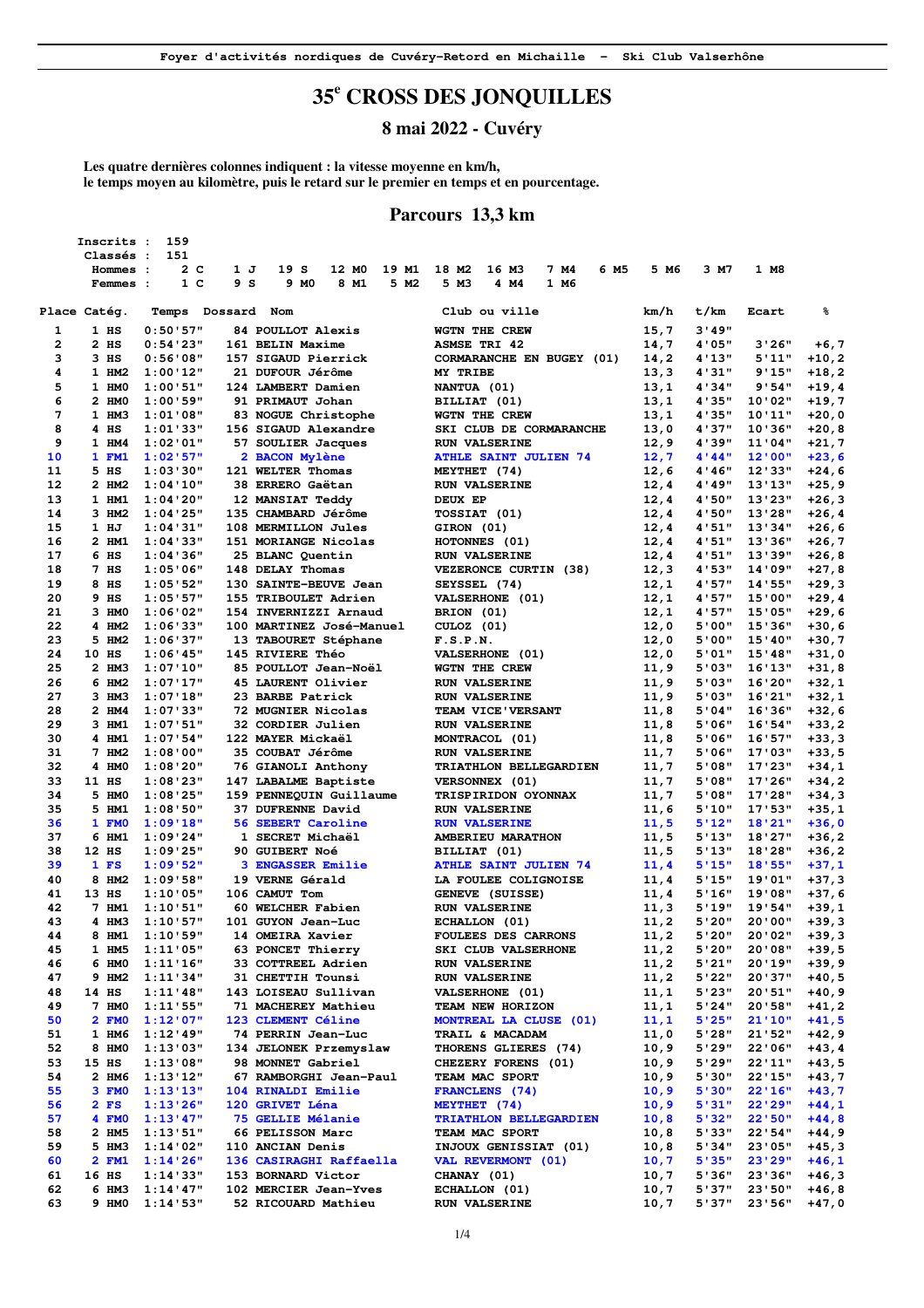| 64  | 10 HM2         | 1:14:56"        | 82 RAFFIN Thierry                                                  | VIRIAT MARATHON                                                                                                                                                                                                                                                                             | 10,6  | 5'38"  | 23'59"            | $+47,1$          |
|-----|----------------|-----------------|--------------------------------------------------------------------|---------------------------------------------------------------------------------------------------------------------------------------------------------------------------------------------------------------------------------------------------------------------------------------------|-------|--------|-------------------|------------------|
| 65  | 3 HM4          | 1:15'02"        | 78 PILLARD Didier                                                  | UNION SPORTIVE GIRON                                                                                                                                                                                                                                                                        | 10,6  | 5'38"  | 24'05"            | $+47,3$          |
| 66  | 7 HM3          | 1:15'04"        | 152 LOUY Didier                                                    | NANTUA (01)                                                                                                                                                                                                                                                                                 | 10,6  | 5'38"  | 24'07"            | $+47,3$          |
| 67  | 8 HM3          | 1:15'10"        | 99 BARTOLINI Philippe                                              | CULOZ (01)                                                                                                                                                                                                                                                                                  | 10,6  | 5'39"  | 24'13"            | $+47,5$          |
| 68  |                |                 |                                                                    |                                                                                                                                                                                                                                                                                             |       | 5'39"  | 24'19"            |                  |
|     | 1 FM2          | 1:15'16"        | 65 CHAMBRION Marilyn                                               | TEAM DES SIX IFS                                                                                                                                                                                                                                                                            | 10, 6 |        |                   | $+47,7$          |
| 69  | 9 HM1          | 1:15'17"        | 95 VIDINHAS Alexandre                                              | CHEVRIER (74)                                                                                                                                                                                                                                                                               | 10,6  | 5'39"  | 24'20"            | $+47,8$          |
| 70  | 10 HM1         | 1:16'09"        | 61 BIELOKOPYTOFF Thomas                                            | SILL'N RUN                                                                                                                                                                                                                                                                                  | 10,5  | 5'43"  | 25'12"            | $+49,5$          |
| 71  | 9 HM3          | 1:16'21"        | 50 POMMIER David                                                   | <b>RUN VALSERINE</b>                                                                                                                                                                                                                                                                        | 10,5  | 5'44"  | 25'24"            | $+49, 9$         |
| 72  | 10 HM3         | 1:16'44"        | 107 BILLET Laurent                                                 | GEX (01)                                                                                                                                                                                                                                                                                    | 10,4  | 5'46"  | 25'47"            | $+50, 6$         |
| 73  | 11 HM2         | 1:16:50"        | 127 MUTIN Christophe                                               | SAINT GENIS POUILLY (01)                                                                                                                                                                                                                                                                    | 10, 4 | 5'46'' | 25'53"            | $+50,8$          |
| 74  | 11 HM1         | 1:17'22"        | 131 GUILLOTON Régis                                                | THOIRY (01)                                                                                                                                                                                                                                                                                 | 10,3  | 5'49"  | 26'25"            | $+51,8$          |
| 75  | 12 HM1         | 1:17:54"        | 77 VERON Nicolas                                                   | TRISPIRIDON OYONNAX                                                                                                                                                                                                                                                                         | 10,2  | 5'51"  | 26'57"            | $+52, 9$         |
| 76  | 4 HM4          | 1:18'13"        | 49 ODEZENNE Frédéric                                               | <b>RUN VALSERINE</b>                                                                                                                                                                                                                                                                        | 10,2  | 5'52"  | 27'16"            | $+53,5$          |
|     |                |                 |                                                                    |                                                                                                                                                                                                                                                                                             |       |        |                   |                  |
| 77  | 13 HM1         | 1:18'16"        | 41 GROSBOIS Tony                                                   | <b>RUN VALSERINE</b>                                                                                                                                                                                                                                                                        | 10,2  | 5'53"  | 27'19"            | $+53,6$          |
| 78  | 3 FM1          | 1:18'20"        | 28 CARLET Alissonne                                                | <b>RUN VALSERINE</b>                                                                                                                                                                                                                                                                        | 10,2  | 5'53"  | 27'23"            | $+53,7$          |
| 79  | 11 HM3         | 1:18'23"        | 105 CAMUT Olivier                                                  | GENEVE (SUISSE)                                                                                                                                                                                                                                                                             | 10, 2 | 5'53"  | 27'26"            | $+53,8$          |
| 80  | 3 HM5          | 1:18'29"        | 146 SAUSSAC Jean-Pierre                                            | VALSERHONE (01)                                                                                                                                                                                                                                                                             | 10,2  | 5'54"  | 27'32"            | $+54,0$          |
| 81  | 4 FM1          | 1:18'42"        | 94 CHABOUD Alice                                                   | CHAMPDOR CORCELLES (01)                                                                                                                                                                                                                                                                     | 10,1  | 5'55"  | 27'45"            | $+54,5$          |
| 82  | 17 HS          | 1:18:59"        | 126 BEATRIX Théo                                                   | PERLY (SUISSE)                                                                                                                                                                                                                                                                              | 10,1  | 5'56"  | 28'02"            | +55,0            |
| 83  | 12 HM2         | 1:19'02"        | 162 DANIZET Loïc                                                   | AMBERIEU MARATHON                                                                                                                                                                                                                                                                           | 10,1  | 5'56"  | 28'05"            | +55,1            |
| 84  | 5 FMO          | 1:19'19"        | 6 D'ARGENT Anne-France                                             | <b>CAB BELLEGARDIEN</b>                                                                                                                                                                                                                                                                     | 10,1  | 5'57"  | 28'22"            | $+55,7$          |
|     |                |                 |                                                                    |                                                                                                                                                                                                                                                                                             |       |        |                   |                  |
| 85  | 1 FM3          | 1:19'48"        | 92 GIORGETTI Hélène                                                | <b>BOURG EN BRESSE (01)</b>                                                                                                                                                                                                                                                                 | 10,0  | 6'00"  | 28'51"            | $+56,6$          |
| 85  | 1 FM4          | 1:19'48"        | 18 SEGERAL Sylvie                                                  | LA FOULEE COLIGNOISE                                                                                                                                                                                                                                                                        | 10,0  | 6'00"  | 28'51"            | $+56,6$          |
| 87  | $1 \text{ HC}$ | 1:19'50"        | 115 BARRAS Quentin                                                 | LYON(69)                                                                                                                                                                                                                                                                                    | 10,0  | 6'00"  | 28'53"            | $+56,7$          |
| 88  | 13 HM2         | 1:20'54"        | 112 BOZON David                                                    | LANCRANS (01)                                                                                                                                                                                                                                                                               | 9,9   | 6'05"  | 29'57"            | $+58,8$          |
| 89  | 2 FM2          | 1:20'55"        | 48 NEIVA Eugénie                                                   | <b>RUN VALSERINE</b>                                                                                                                                                                                                                                                                        | 9,9   | 6'05"  | 29'58"            | $+58,8$          |
| 90  | $3$ FS         | 1:20'59"        | 24 BARREL Lucile                                                   | <b>RUN VALSERINE</b>                                                                                                                                                                                                                                                                        | 9,9   | 6'05"  | 30'02"            | $+58, 9$         |
| 91  | $2$ HC         | 1:21'05"        | 8 GUILBERT Corentin                                                | CAB BELLEGARDIEN                                                                                                                                                                                                                                                                            | 9,8   | 6'05"  | 30'08"            | $+59,1$          |
| 92  | 4 FS           | 1:21'19"        | 103 VUILLERMOZ Léa                                                 | <b>ECHALLON</b> (01)                                                                                                                                                                                                                                                                        |       | 6'06"  | 30'22"            | $+59,6$          |
| 93  | 4 HM5          | 1:21'38"        | 111 RINALDI Bernard                                                | LA PESSE (39)                                                                                                                                                                                                                                                                               | 9,8   | 6'08"  | 30'41"            |                  |
|     |                |                 |                                                                    |                                                                                                                                                                                                                                                                                             | 9,8   |        |                   | $+60, 2$         |
| 94  | 14 HM1         | 1:22'07"        | 160 SOULARD Sébastien                                              | OYONNAX (01)                                                                                                                                                                                                                                                                                | 9,7   | 6'10"  | 31'10''           | $+61, 2$         |
| 95  | 18 HS          | 1:22'16"        | 9 PILLARD Robert                                                   | CAB BELLEGARDIEN                                                                                                                                                                                                                                                                            | 9,7   | 6'11"  | 31'19"            | $+61,5$          |
| 96  | 14 HM2         | 1:22'29"        | 54 ROBIN Olivier                                                   | <b>RUN VALSERINE</b>                                                                                                                                                                                                                                                                        | 9,7   | 6'12"  | 31'32"            | $+61, 9$         |
| 97  | 10 HMO         | $1:22'$ 45"     | 128 TISSOT Emeric                                                  | SAINT GERMAIN DE JOUX (01                                                                                                                                                                                                                                                                   | 9,6   | 6'13"  | 31'48"            | $+62, 4$         |
| 98  | 3 FM2          | 1:22:55"        | 58 TORNIER Céline                                                  | <b>RUN VALSERINE</b>                                                                                                                                                                                                                                                                        | 9,6   | 6'14"  | 31'58"            | $+62,7$          |
| 99  | 5 HM4          | 1:22:58"        | 20 DUPARC Pascal                                                   | MOTO CLUB POUGNY                                                                                                                                                                                                                                                                            | 9,6   | 6'14"  | 32'01"            | $+62,8$          |
| 100 | 6 FMO          | 1:23'02"        | 51 RAGUIN Léa                                                      | <b>RUN VALSERINE</b>                                                                                                                                                                                                                                                                        | 9,6   | 6'14"  | 32'05"            | $+63,0$          |
| 101 | 15 HM1         | 1:23'11"        |                                                                    | VIRIAT MARATHON                                                                                                                                                                                                                                                                             |       | 6'15"  | 32'14"            | $+63,3$          |
|     |                |                 | 81 PIROUD Philippe                                                 |                                                                                                                                                                                                                                                                                             | 9,6   |        |                   |                  |
| 102 | 16 HM1         | 1:23'30"        | 137 JEANNEAU Xavier                                                | VALLEIRY (74)                                                                                                                                                                                                                                                                               | 9,6   | 6'16"  | 32'33"            | $+63, 9$         |
| 103 | 6 HM4          | 1:23'38"        | 42 HENRY Philippe                                                  | <b>RUN VALSERINE</b>                                                                                                                                                                                                                                                                        | 9,5   | 6'17"  | 32'41''           | $+64,1$          |
| 104 | 5 FM1          | 1:23'40"        | 43 HER Pulchérie                                                   | <b>RUN VALSERINE</b>                                                                                                                                                                                                                                                                        | 9,5   | 6'17"  | $32'$ 43"         | $+64, 2$         |
| 104 | 5 FS           | 1:23'40"        | 15 LAY Amandine                                                    | <b>GRAND FOND BRESSAN</b>                                                                                                                                                                                                                                                                   | 9,5   | 6'17"  | $32'$ 43"         | $+64, 2$         |
| 106 | 6 FS           | 1:23'44"        | 119 TROHET Manon                                                   | METZ TESSY (74)                                                                                                                                                                                                                                                                             | 9,5   | 6'17"  | 32'47''           | $+64,3$          |
| 107 | 17 HM1         | 1:24'07"        | 22 ARRAULT Thomas                                                  | <b>RUN VALSERINE</b>                                                                                                                                                                                                                                                                        | 9,5   | 6'19"  | 33'10''           | $+65,1$          |
| 108 | 2 FM3          | 1:24'23"        | 53 ROBART Murielle                                                 | <b>RUN VALSERINE</b>                                                                                                                                                                                                                                                                        | 9,5   | 6'20"  | 33'26"            | $+65, 6$         |
| 109 | 18 HM1         | 1:25'07"        | 30 CARLET Ludovic                                                  | <b>RUN VALSERINE</b>                                                                                                                                                                                                                                                                        | 9,4   | 6'24"  | 34'10''           | $+67,1$          |
|     |                |                 |                                                                    |                                                                                                                                                                                                                                                                                             |       |        |                   |                  |
| 109 | 15 HM2         | 1:25'07"        | 39 GERMAIN Nicolas                                                 | <b>RUN VALSERINE</b>                                                                                                                                                                                                                                                                        | 9,4   | 6'24"  | 34'10''           | $+67,1$          |
| 111 | 7 FS           | 1:25'12"        | 132 GAYDON Nell                                                    | THONES (74)                                                                                                                                                                                                                                                                                 | 9,4   | 6'24"  | 34'15''           | $+67, 2$         |
| 112 | 16 HM2         | 1:25'40"        | 26 BOITELLE Sébastien                                              | <b>RUN VALSERINE</b>                                                                                                                                                                                                                                                                        | 9,3   | 6'26"  | 34'43''           | $+68,1$          |
| 113 |                | 1 FM6 1:26'07"  | <b>16 PARIS Nadine</b>                                             | GRAND FOND BRESSAN                                                                                                                                                                                                                                                                          |       | 6'28"  | 35'10''           | $+69,0$          |
| 114 | 6 FM1          | 1:26'22"        |                                                                    |                                                                                                                                                                                                                                                                                             |       | 6'29"  | 35'25"            | $+69,5$          |
| 115 | 1 F C          |                 | $1:26'24"$ 118 LOURDAIS Lucie                                      |                                                                                                                                                                                                                                                                                             |       | 6'29"  | 35'27"            | $+69,6$          |
| 116 | 7 FMO          | 1:26'25"        | 47 MARTIN Sandra                                                   |                                                                                                                                                                                                                                                                                             |       | 6'29"  | 35'28"            | $+69,6$          |
| 117 | 8 FS           | 1:26'39"        |                                                                    |                                                                                                                                                                                                                                                                                             |       | 6'30"  | 35'42"            | $+70,1$          |
|     |                |                 |                                                                    |                                                                                                                                                                                                                                                                                             |       |        |                   |                  |
| 118 | 1 HM7          | 1:27'22"        |                                                                    | 9,3<br>118 LOURDAIS Lucie RUN VALSERINE 9,2<br>47 MARTIN Sandra<br>116 CHAMPION Julie LYON (69)<br>129 RINALDI Michel SAINT JEAN DE GONVILLE (0 9,1<br>44 JEUNET Séverine RUN VALSERINE 9,1<br>89 GUILLERMAIN Frédéric BELMONT LUBURET 117                                                  |       | 6'34"  | 36'25"            | $+71,5$          |
| 119 | 7 FM1          | 1:27'58"        | <b>44 JEUNET Séverine</b>                                          |                                                                                                                                                                                                                                                                                             |       | 6'36"  | 37'01"            | $+72,7$          |
| 120 | 17 HM2         | 1:30'05"        |                                                                    | 89 GUILLERMAIN Frédéric BELMONT LUTHEZIEU (01) 8,9<br>89 GUILLERMAIN Frédéric BELMONT LUTHEZIEU (01) 8,9 6'46"<br>117 PERISSE Jocelyn LYON (69) 8,9 6'46"<br>27 BOUYER Patrick RUN VALSERINE 8,8 6'49"<br>64 THUILLE Heike SKI CLUB VALSERING 8,8 6'49"<br>17 STAELENS Jean-Louis GRAND FON |       | 6'46"  | 39'08"            | $+76,8$          |
| 121 | 12 HM3         |                 | 1:30'09" 117 PERISSE Jocelyn                                       |                                                                                                                                                                                                                                                                                             |       |        | 39'12"            | $+76, 9$         |
| 122 | 13 HM3         | 1:30'21"        |                                                                    |                                                                                                                                                                                                                                                                                             |       |        | 39'24"            | $+77,3$          |
| 123 | 2 HM7          | $1:30'$ 45"     |                                                                    |                                                                                                                                                                                                                                                                                             |       |        | 39'48"            | $+78,1$          |
| 124 | 2 FM4          | 1:30'55"        |                                                                    |                                                                                                                                                                                                                                                                                             |       |        | 39'58"            | $+78,4$          |
| 125 | 3 HM6          | 1:30'59"        |                                                                    |                                                                                                                                                                                                                                                                                             |       |        | 40'02"            | $+78,6$          |
| 126 | <b>8 FMO</b>   | 1:31'03"        |                                                                    |                                                                                                                                                                                                                                                                                             |       |        | 40'06"            | $+78,7$          |
|     |                |                 |                                                                    |                                                                                                                                                                                                                                                                                             |       |        |                   |                  |
| 127 | $19$ HS        | 1:31'09"        |                                                                    |                                                                                                                                                                                                                                                                                             |       |        | 40'12"            | $+78, 9$         |
| 128 | 14 HM3         | 1:31'23"        |                                                                    |                                                                                                                                                                                                                                                                                             |       |        | 40'26"            | $+79,4$          |
| 129 | 15 HM3         | 1:31'59"        |                                                                    |                                                                                                                                                                                                                                                                                             |       |        | 41'02"            | +80,5            |
| 130 | 4 HM6          | 1:32'18"        | <b>70 GUEST Michel</b>                                             |                                                                                                                                                                                                                                                                                             |       |        | 41'21"            | $+81,2$          |
| 131 | 9 FMO          | 1:32'38"        |                                                                    |                                                                                                                                                                                                                                                                                             |       |        | 41'41"            | $+81,8$          |
| 132 | 5 HM5          | 1:33'58"        | 88 JAMOT Gérard                                                    |                                                                                                                                                                                                                                                                                             |       |        | 43'01"            | $+84, 4$         |
| 133 | 3 FM3          | 1:34'36"        |                                                                    |                                                                                                                                                                                                                                                                                             |       |        | 43'39"            | $+85,7$          |
| 134 | 6 HM5          | 1:35'53"        | 139 LAFFAY Eric                                                    | VALROMEY SUR SERAN $(01)$ 8, 3                                                                                                                                                                                                                                                              |       | 7'12"  | 44'56"            | +88,2            |
| 135 | 3 FM4          |                 | <b>73 LABALME Nathalie</b>                                         |                                                                                                                                                                                                                                                                                             |       | 7'15"  | 45'32"            |                  |
|     |                | 1:36'29"        |                                                                    |                                                                                                                                                                                                                                                                                             |       |        |                   | $+89,4$          |
| 136 | 4 FM4          | 1:37'06"        | 149 DUCHENE Fabienne                                               |                                                                                                                                                                                                                                                                                             |       | 7'18"  | 46'09"            | $+90,6$          |
| 137 | 11 HM0         | 1:37'12"        | 5 CZAPLA Aurélien                                                  |                                                                                                                                                                                                                                                                                             |       | 7'18"  | 46'15"            | $+90,8$          |
| 138 | 8 FM1          | 1:38:54"        | 113 BARRAS Marie                                                   |                                                                                                                                                                                                                                                                                             |       | 7'26"  | 47'57"            | $+94,1$          |
| 138 | 19 HM1         | 1:38'54"        | 114 BARRAS Nicolas<br>4 GOJON Alain                                |                                                                                                                                                                                                                                                                                             |       | 7'26"  | 47'57"            | $+94,1$          |
| 140 | 16 HM3         | 1:39'19"        | 4 GOJON Alain                                                      | VALROMEY SUR SERAN (01)<br>TRAIL & MACADAM<br>3,3<br>VILLES (01)<br>3,2<br>CAB BELLEGARDIEN<br>3,2<br>LYON (69)<br>8,1<br>LYON (69)<br>8,1<br>C.S. VALROMEY RETORD<br>8,0<br>2<br>C.S. VALROMEY RETORD<br>8,0                                                                               |       | 7'28"  | 48'22"            | $+94, 9$         |
| 141 | $9$ FS         |                 | <b>96 VIDINHAS Harmonie</b>                                        |                                                                                                                                                                                                                                                                                             |       |        | $49'19'' + 96,8$  |                  |
| 142 | 4 FM2          |                 | $1:40'16''$ 96 VIDINHAS Harmonie<br>$1:42'05''$ 93 ANCIAN Laurence |                                                                                                                                                                                                                                                                                             |       |        | $51'08" + 100, 4$ |                  |
|     | 7 HM4          | 1:42'06"        | 62 ANCIAN Frédéric                                                 | CHEVRIER (74)<br>SRENOD (01)<br>SRENOD (01)<br>SKI CLUB BRENOD CORCELLES 7,8 7'40"<br>CHEZERY FORENS (01) 7,5 7'57"<br>CHERE EN SEMINE (74) 7,5 7'57"<br>VALSERHONE (01) 7,5 8'02"                                                                                                          |       |        | $51'09" + 100, 4$ |                  |
| 143 |                |                 |                                                                    |                                                                                                                                                                                                                                                                                             |       |        |                   |                  |
| 144 | 5 HM6          | 1:45'49"        | 97 BARRAS Jean                                                     |                                                                                                                                                                                                                                                                                             |       |        |                   | 54'52" +107,7    |
| 145 | 18 HM2         | 1:45'56"        | <b>150 HUMBERT Cédric</b>                                          |                                                                                                                                                                                                                                                                                             |       |        |                   | 54'59" +107,9    |
| 146 |                | 12 HMO 1:47'02" | 142 GALLAND Nicolas                                                |                                                                                                                                                                                                                                                                                             |       |        |                   | $56'05" + 110,1$ |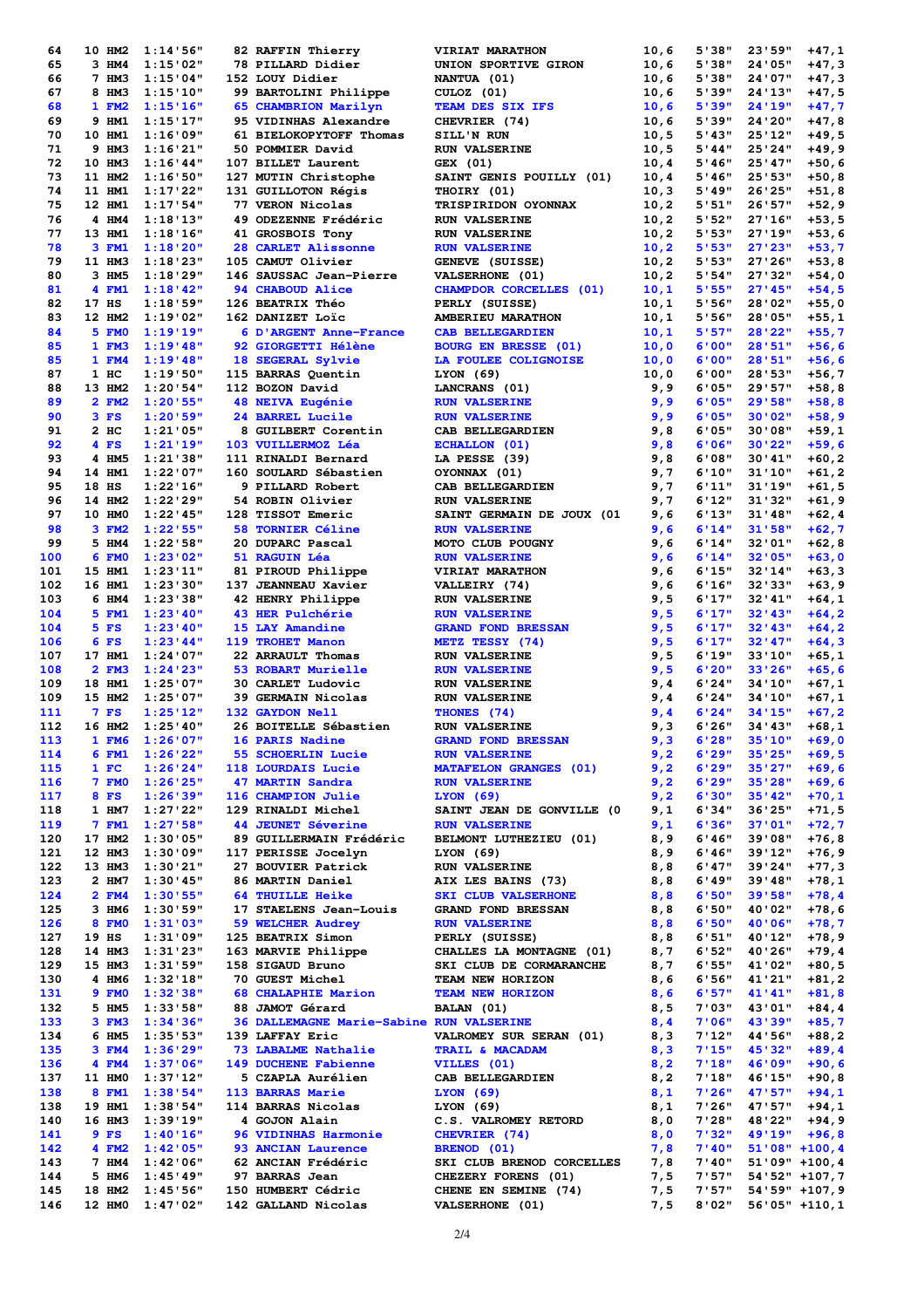| 147 | 5 FM2 1:47'19"     | <b>141 CHAYMOL Cécile</b> | <b>VALSERHONE (01)</b>  |  | $7,4$ 8'04" 56'22" +110,6         |
|-----|--------------------|---------------------------|-------------------------|--|-----------------------------------|
| 148 | 4 FM3 1:48'34"     | 7 GEOFFROY Katia          | <b>CAB BELLEGARDIEN</b> |  | $7,4$ 8'09" 57'37" +113,1         |
| 149 | 5 FM3 1:50'06"     | 80 BLANOUART Viviane      | <b>VIRIAT MARATHON</b>  |  | 7,2 8'16" 59'09" +116,1           |
| 150 | 3 HM7 2:10'02"     | 109 CORNUT Alain          | HAUT VALROMEY (01)      |  | $6.1$ $9'46''$ $79'05''$ $+155.2$ |
| 151 | $1$ HM8 $2:10'13"$ | 144 MOIROUD Gilbert       | VALSERHONE (01)         |  | $6,1$ $9'47''$ $79'16''$ $+155,6$ |

#### **Parcours 3 km**

| Place Catég.<br>Dossard Nom<br>Temps |          |                         | Club ou ville                    |      | t/km  | Ecart | ℁             |
|--------------------------------------|----------|-------------------------|----------------------------------|------|-------|-------|---------------|
| 1 HM                                 | 0:14'33" | 803 ROUBAUD Jules       | CAB BELLEGARDIEN                 | 12.4 | 4'51" |       |               |
| $1 \t{FW}$                           | 0:16'33" | 806 CESPEDES Emma       | <b>SKI CLUB BRENOD CORCELLES</b> | 10.9 | 5'31" |       | $2'00" +13.7$ |
| 2 F M                                | 0:19'01" | 802 BILLET Juliette     | <b>BASKET PAYS DE GEX</b>        | 9.5  | 6'20" | 4'28" | $+30.7$       |
| $2 \,$ HM                            | 0:19'07" | 810 LANIER Antoine      | SAINT RAMBERT EN BUGEY (0        | 9.4  | 6'22" | 4'34" | $+31.4$       |
| $3$ HM                               | 0:19:31" | 804 FERRARI GOJON Albin | <b>CNBBS</b>                     | 9.2  | 6'30" | 4'58" | $+34.1$       |
| 3 FM                                 | 0:23:35" | 808 GUILLERMAIN Iona    | <b>BELMONT LUTHEZIEU (01)</b>    | 7.6  | 7'51" | 9'02" | $+62.1$       |

## **Parcours 1,5 km**

|              | Place Catég. | Dossard<br>Temps | Nom                     | Club ou ville                 | km/h  | t/km  | Ecart  | ℁        |
|--------------|--------------|------------------|-------------------------|-------------------------------|-------|-------|--------|----------|
|              | $1$ HB       | 0:06'55"         | 707 HAAB Bastien        | TRIATHLON BELLEGARDIEN        | 13,0  | 4'36" |        |          |
| $\mathbf{2}$ | $2$ HB       | 0:07'25"         | 708 PRIMAUT Clément     | TRIATHLON BELLEGARDIEN        | 12,1  | 4'56" | 0'30"  | $+7,2$   |
| 3            | $3$ HB       | 0:07'34"         | 706 TULIK Sam           | CAB BELLEGARDIEN              | 11,9  | 5'02" | 0'39"  | $+9,4$   |
| 4            | $4$ HB       | 0:07'42"         | 700 PRAS Benjamin       | A.S.A. AIX LES BAINS          | 11,7  | 5'08" | 0'47"  | $+11,3$  |
| 5            | $1$ FB       | 0:07'43"         | 701 MARQUAILLE Maëlys   | <b>ATHLE SAINT JULIEN 74</b>  | 11,7  | 5'08" | 0'48"  | $+11,6$  |
| 6            | $1$ HP       | 0:07'53"         | 713 MARVIE Virgile      | CHALLES LA MONTAGNE (01)      | 11,4  | 5'15" | 0'58"  | $+14,0$  |
| 7            | 5 HB         | 0:07'59"         | 718 NINET Nathan        | VALSERHONE (01)               | 11, 3 | 5'19" | 1'04"  | $+15, 4$ |
| 8            | 6 HB         | 0:08:04"         | 709 PRIMAUT Maxence     | TRIATHLON BELLEGARDIEN        | 11, 2 | 5'22" | 1'09"  | $+16,6$  |
| 8            | $2$ FB       | 0:08:04"         | <b>712 MARVIE Rose</b>  | CHALLES LA MONTAGNE (01)      | 11,1  | 5'23" | 1'09"  | $+16,7$  |
| 10           | $1$ FP       | 0:08'05"         | 705 ROUBAUD Roxanne     | <b>CAB BELLEGARDIEN</b>       | 11,1  | 5'23" | 1'10'' | $+16, 9$ |
| 11           | $2$ HP       | 0:08'06"         | 714 BARBE Charli        | <b>VALSERHONE (01)</b>        | 11,1  | 5'24" | 1'11'' | $+17,1$  |
| 12           | $7$ HB       | 0:08:07"         | 710 GUILLERMAIN Aldric  | BELMONT LUTHEZIEU (01)        | 11,1  | 5'24" | 1'12"  | $+17,3$  |
| 13           | $3$ FB       | 0:08'53"         | 717 D'ARGENT Philippine | <b>VALSERHONE (01)</b>        | 10,1  | 5'55" | 1'58"  | $+28, 4$ |
| 14           | $4$ FB       | 0:09'32"         | 704 D'ARGENT Isaure     | <b>CAB BELLEGARDIEN</b>       | 9,4   | 6'21" | 2'37"  | $+37,8$  |
| 15           | $2$ FP       | 0:10'11"         | 702 ARRAULT Florence    | <b>CAB BELLEGARDIEN</b>       | 8,8   | 6'47" | 3'16"  | $+47,2$  |
| 16           | $5$ FB       | 0:10'15"         | 719 RAPHANEL Mahaut     | <b>VALSERHONE (01)</b>        | 8,8   | 6'50" | 3'20"  | $+48, 2$ |
| 17           | $3$ $FP$     | 0:10'16"         | 716 D'ARGENT Constance  | <b>VALSERHONE</b> (01)        | 8,8   | 6'50" | 3'21"  | $+48, 4$ |
| 18           | $4$ FP       | $0:10'$ 49"      | 711 GUILLERMAIN Inqvild | <b>BELMONT LUTHEZIEU (01)</b> | 8,3   | 7'12" | 3'54"  | $+56, 4$ |

## **Parcours 0,8 km**

|                | Place Catég.    |             | Temps Dossard Nom         | Club ou ville                | km/h  | t/km   | Ecart  | ℁                |
|----------------|-----------------|-------------|---------------------------|------------------------------|-------|--------|--------|------------------|
|                | 1 Hm            | 0:03:56"    | 603 TULIK Jack            | CAB BELLEGARDIEN             | 12, 2 | 4'55"  |        |                  |
| $\overline{2}$ | 1 Fm            | 0:04'10"    | 601 MARQUAILLE Lylou-Rose | <b>ATHLE SAINT JULIEN 74</b> | 11,5  | 5'12"  | 0'14"  | $+5, 9$          |
| 3              | $2$ Hm          | 0:04'21"    | 608 MARVIE Lucien         | CHALLES LA MONTAGNE (01)     | 11,0  | 5'26"  | 0'25"  | $+10,6$          |
| 4              | $3$ Hm          | 0:04'25"    | 614 LAMBERT Titouan       | NANTUA (01)                  | 10, 9 | 5'31"  | 0'29"  | $+12,3$          |
| 5              | 2 Fm            | 0:04'26"    | 602 CHAPPAZ Alexiane      | C.S. VALROMEY RETORD         | 10, 8 | 5'32"  | 0'30"  | $+12,7$          |
| 6              | 4 Hm            | 0:04:40"    | 611 BILLET Victor         | GEX (01)                     | 10, 3 | 5'50"  | 0'44"  | $+18,6$          |
| 7              | 5 Hm            | 0:05'13"    | 629 CROLL KNIGHT Gabriel  | VALSERHONE (01)              | 9,2   | 6'31"  | 1'17"  | $+32,6$          |
| 8              | 6 <sub>Im</sub> | 0:05'15"    | 622 FLEURY Léon           | VALSERHONE (01)              | 9,1   | 6'33"  | 1'19"  | $+33,5$          |
| 9              | $7$ Hm          | 0:05'17"    | 610 GIVONETTI Raphaël     | CROZET (01)                  | 9,1   | 6'36"  | 1'21"  | $+34,3$          |
| 9              | 7 Hm            | 0:05'17"    | 607 MOREL Quentin         | AMBUTRIX (01)                | 9,1   | 6'36"  | 1'21"  | $+34,3$          |
| 11             | $3 \text{ Fm}$  | 0:05'31"    | 617 ARCHIPOFF Tiana       | PLAGNE (01)                  | 8,7   | 6'53"  | 1'35"  | $+40,3$          |
| 12             | $4 \text{ Fm}$  | 0:05'32"    | 625 PREAUX Louison        | <b>VALSERHONE</b> (01)       | 8,7   | 6'55"  | 1'36"  | $+40,7$          |
| 13             | 5 Fm            | 0:06'18"    | 620 DUCOTTET Marie        | <b>VALSERHONE</b> (01)       | 7,6   | 7'52"  | 2'22"  | $+60, 2$         |
| 14             | 6 Fm            | 0:06'20"    | 613 LAMBERT Léane         | <b>NANTUA (01)</b>           | 7,6   | 7:55"  | 2'24"  | $+61,0$          |
| 15             | $9$ Hm          | 0:06'22"    | 618 D'ARGENT Paul-Guilhem | VALSERHONE (01)              | 7,5   | 7:57"  | 2'26"  | $+61, 9$         |
| 16             | 10 Hm           | 0:06'34"    | 612 ROUBAUD Charly        | MONTANGES (01)               | 7,3   | 8'12"  | 2'38"  | $+66, 9$         |
| 17             | 7 Fm            | 0:06'35"    | 628 CROLL KNIGHT Sophie   | <b>VALSERHONE</b> (01)       | 7,3   | 8'13'' | 2'39"  | $+67, 4$         |
| 18             | 8 Fm            | 0:06'52"    | 615 ARCHIPOFF Maé         | PLAGNE (01)                  | 7,0   | 8'35"  | 2'56"  | $+74,6$          |
| 19             | $11$ Hm         | 0:07'25"    | 623 HYDE Zephyr           | VALSERHONE (01)              | 6, 5  | 9'16"  | 3'29"  | $+88,6$          |
| 20             | 9 Fm            | 0:07'49"    | 616 ARCHIPOFF Sarah       | PLAGNE (01)                  | 6,1   | 9'46"  | 3'53'' | $+98,7$          |
| 21             | 10 Fm           | 0:08:07"    | 609 MARVIE Suzanne        | CHALLES LA MONTAGNE (01)     | 5,9   | 10'08" | 4'11'' | $+106, 4$        |
| 22             | 11 Fm           | $0:12'$ 44" | 619 DUCOTTET Clémence     | <b>VALSERHONE</b> (01)       | 3,8   | 15'55" |        | $8'48'' + 223,7$ |